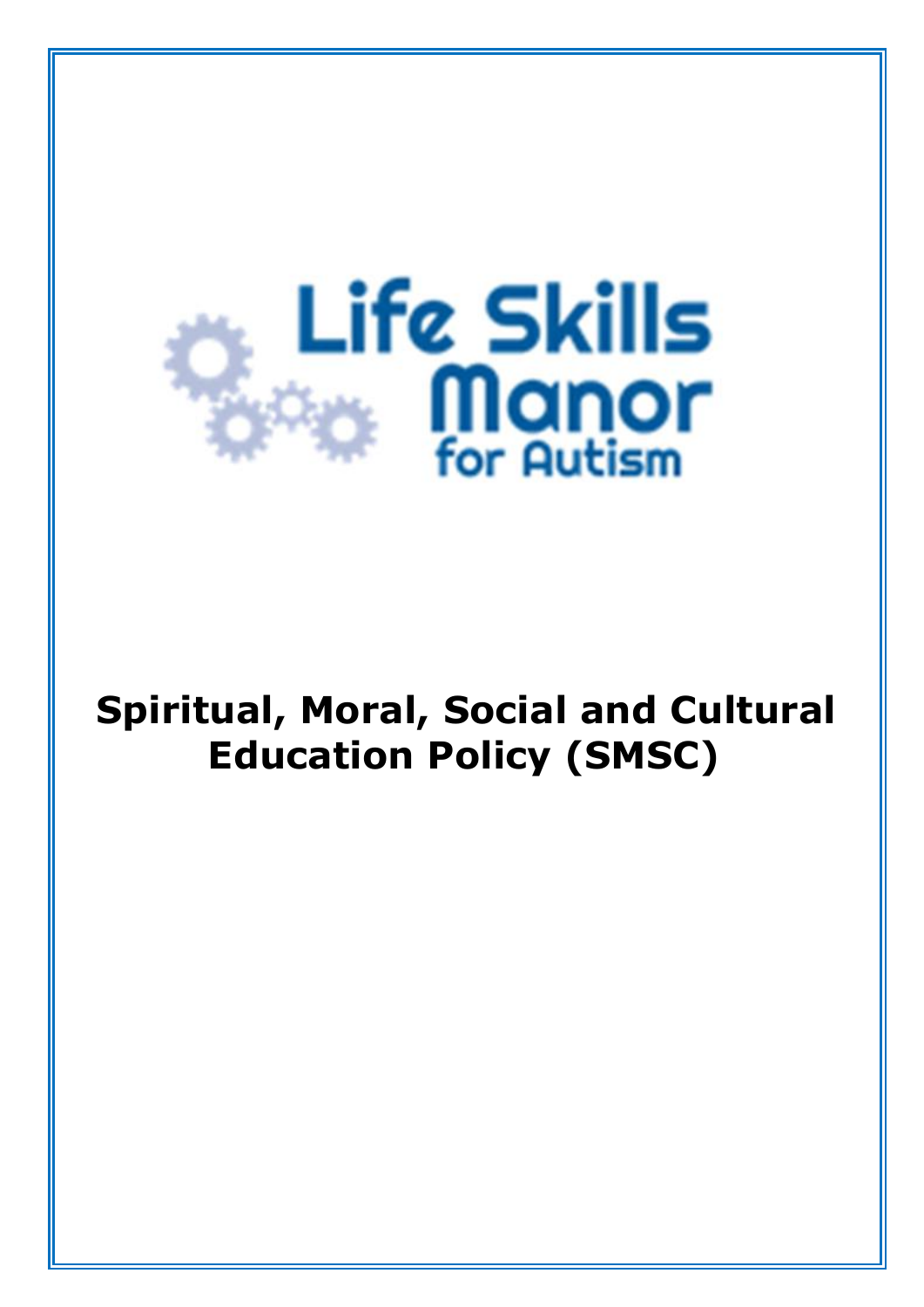#### Contents

| Article 29: The UN Convention on the Rights of the Child 3 |  |
|------------------------------------------------------------|--|
|                                                            |  |
|                                                            |  |
| At Life Skills Manor we aim to provide the following: 4    |  |
|                                                            |  |
|                                                            |  |
|                                                            |  |
|                                                            |  |
| Where you can find SMSC in Life Skills Manor School? 5     |  |
|                                                            |  |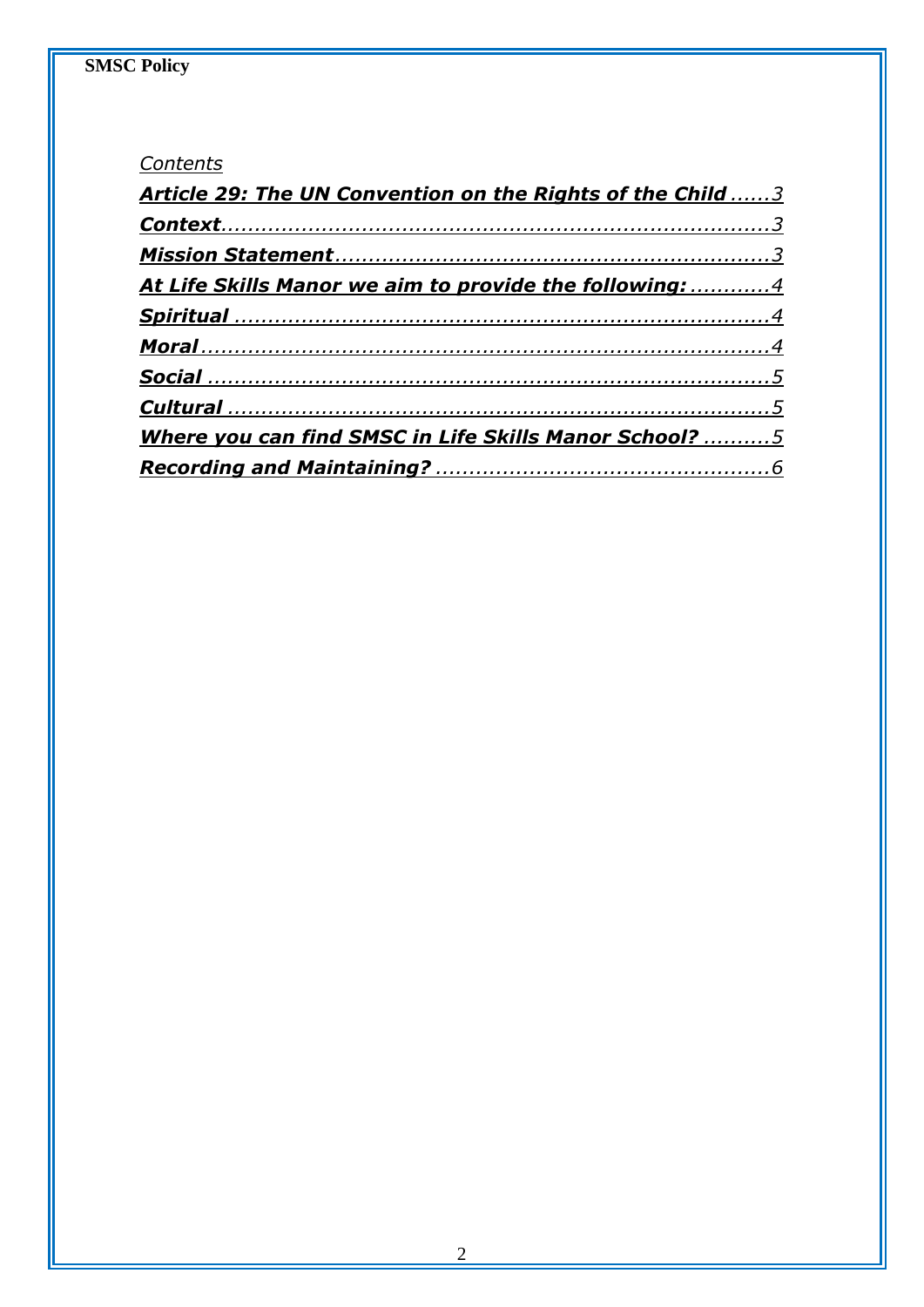#### **Article 29: The UN Convention on the Rights of the Child**

*'Education must develop every child's personality, talents and abilities to the full. It must encourage the child's respect for their parents, their own and other cultures, and the environment.'*

# **Context**

Life Skills Manor School is an independent special school for students with a diagnosis of Autism. Our school is an accessible, inclusive and integral part of the community, an area of low socio-economic indicators. It is a school where diversity is celebrated and strong partnerships built and everybody treated as a unique individual. All students have SEN and as a result receive an Education, health and care Plan.

## **Mission Statement**

At Life Skills Manor, we recognise that the personal development of students spiritually, morally, socially and culturally plays a significant part in their ability to achieve and learn and prepares them for the opportunities, responsibilities and experience of adult life.

The four areas can be defined as:

**Spiritual Development**: is about being reflective about beliefs, values and aspects of human experience, using imagination and creativity and developing a curiosity in learning.

**Moral development**: relates to recognising right and wrong in school life and outside, understanding consequences, investigating moral and ethical issues and offering reasoned views.

**Social development**: involves using a range of social skills in different contexts, working well with others, resolving conflicts and understanding how communities work.

**Cultural development**: has to do with responding positively to a range of artistic, sporting and other cultural opportunities and to understand, accept, respect and celebrate diversity.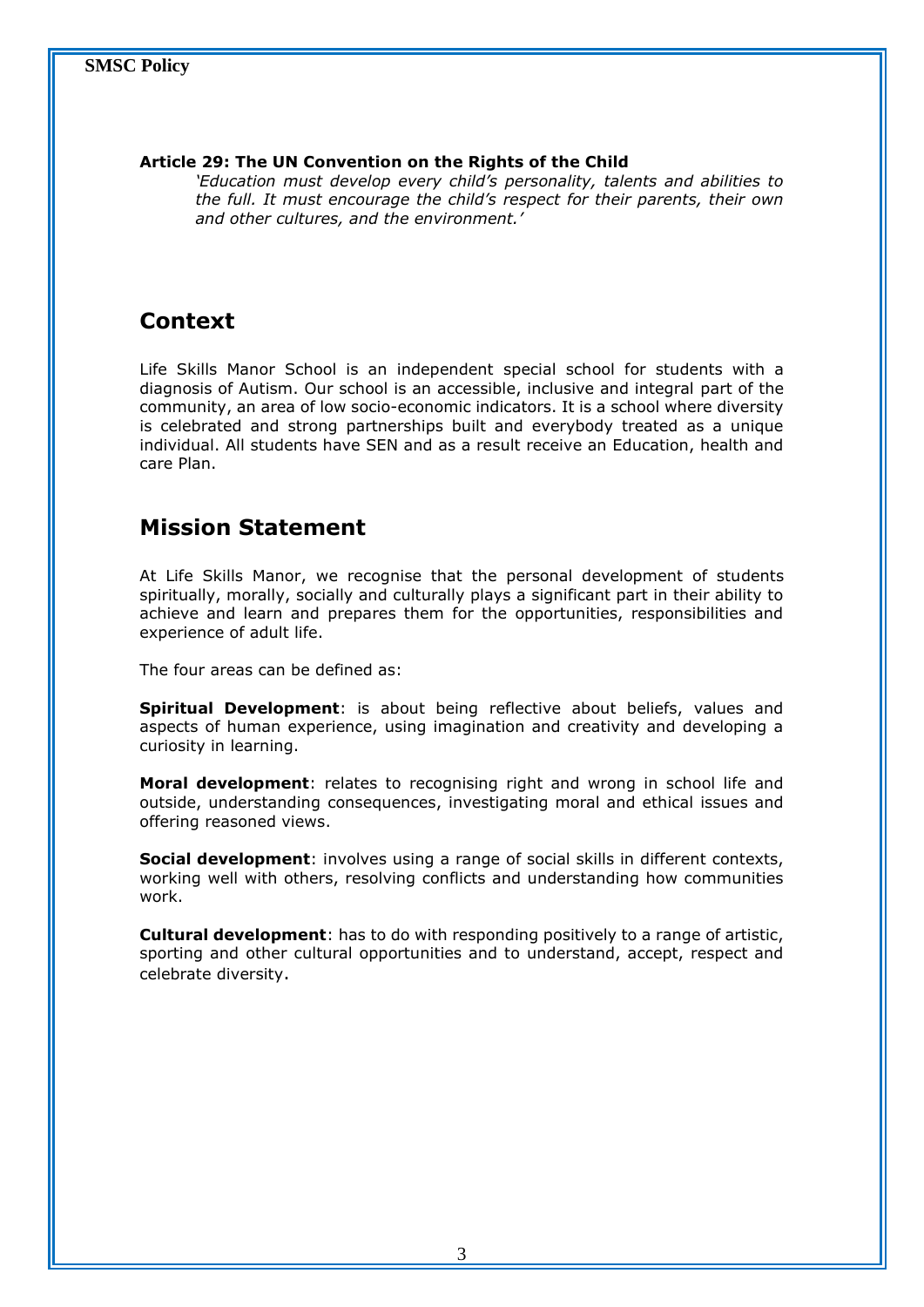# **At Life Skills Manor we aim to provide the following:**

- A stimulating life-skilled based curriculum that is meaningful, appropriate and relevant to our students enabling them to maintain progress and reach their full potential and prepare them for the real adulthood.
- A safe and secure learning environment.
- A consistent approach to the delivery of SMSC development through the curriculum and the overall life of the school.
- Close liaison and working partnerships with Parents/carers and other service providers.
- Adults who are good role models and promote expected behaviour, treating everyone as unique and valuable individuals and show respect for students and their families.

# **Spiritual**

Life Skills Manor School will provide the opportunities for students to:

- Use their imagination and creativity in their learning
- Gain an understanding of feelings and emotions and their likely impact
- Explore beliefs, religious or otherwise and respect for different people's beliefs and values
- Experience moments of stillness and reflection
- Reflect on, consider and celebrate the wonders and mysteries of life
- Develop curiosity in their learning
- Foster an enjoyment and fascination in learning about themselves, others and the world around them
- Prepare themselves for the challenges of independent living

# **Moral**

Life Skills Manor School will provide opportunities for students to:

- Recognise the unique value of each individual
- Listen and respond appropriately to the views of others
- Take initiative and act responsibly with consideration for others
- Make appropriate and informed decisions and choices
- Show respect for the environment
- Manage their own behaviour and the impact they have on others
- Develop and apply an understanding of right and wrong in their school life and life outside school.
- Understand the consequence of their actions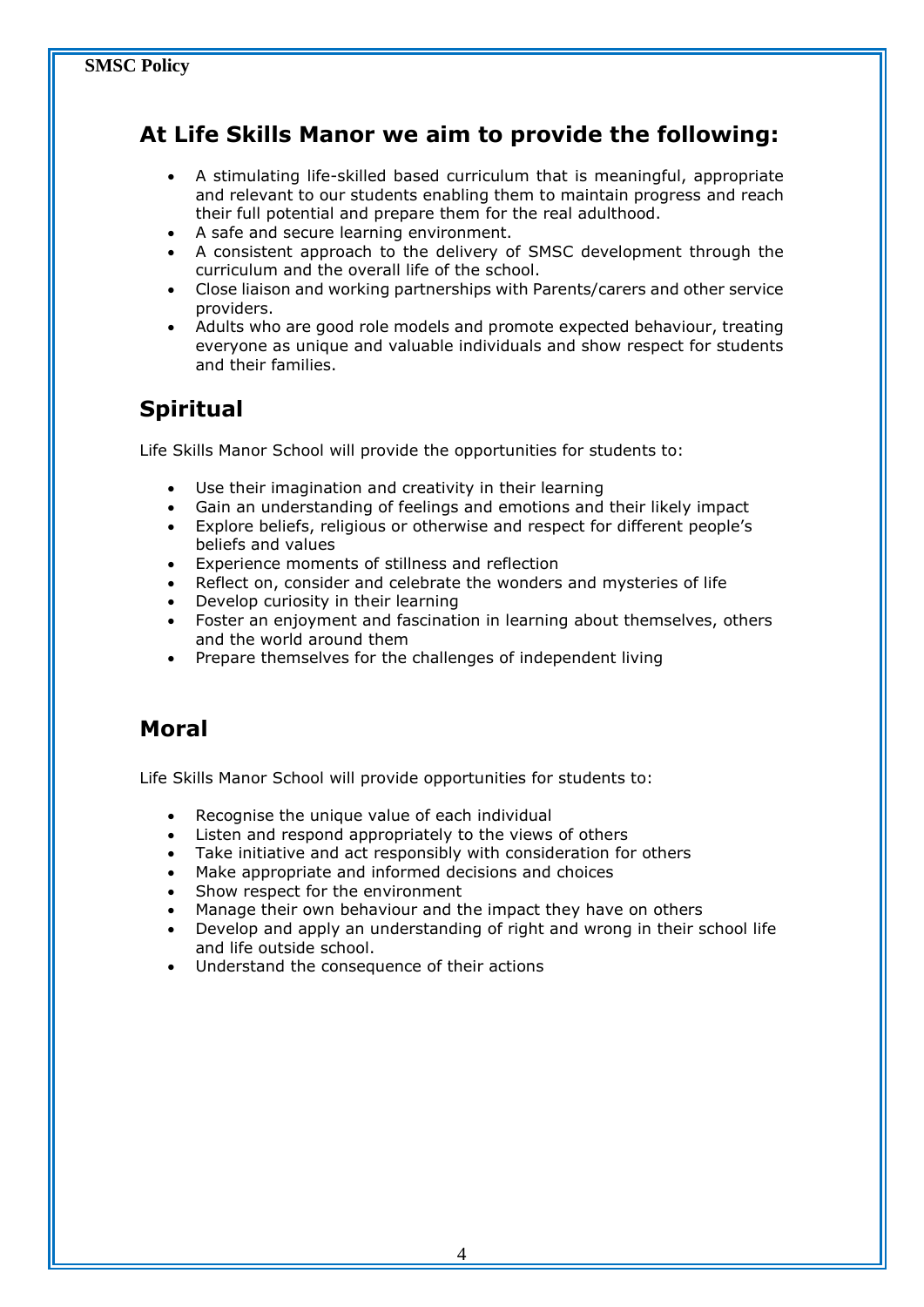# **Social**

Life Skills Manor School will provide opportunities for students to:

- Develop a positive self-image and an awareness of their rights and responsibilities
- Learn to be effective communicators and play an important role in their communities
- Help others in school and the wider community
- Develop personal qualities valued in society and our school (school values) e.g. honesty, consideration, independence and self-respect
- Exercise leadership and responsibility
- Form and maintain worthwhile and satisfying relationships
- Take part in a range of activities requiring social skills
- Work co-operatively and collaboratively

## **Cultural**

Life Skills Manor School will provide opportunities for students to:

- Recognise the value and richness of cultural diversity in Britain
- Develop an understanding of Britain's local, national, European, Commonwealth and global dimensions
- Extend their cultural awareness through visits and residential trips
- Respond positively to a range of artistic, sporting and other cultural opportunities provided by the school

#### **Where you can find SMSC in Life Skills Manor School?**

- Opportunities are created for the development of Spiritual, Moral, Social and Cultural Development through the curriculum in each subject area and in other wider school opportunities.
- The curriculum as a whole
- Life Skills lessons (PSHE) curriculum
- Religious Education Focus days
- Tutor Time and the opportunities explored at these times
- Assemblies including visitor assembles
- Award days and building self-esteem
- Visitors and outside agencies
- Structured reward and sanction systems
- Use of restorative practices
- Developing an emotionally intelligent school and the competencies it entails
- Extra-curricular activities
- Participation in school sports activities
- Educational visits including residential trips.
- Special days (fund raising, cultural experiences and immersion days).